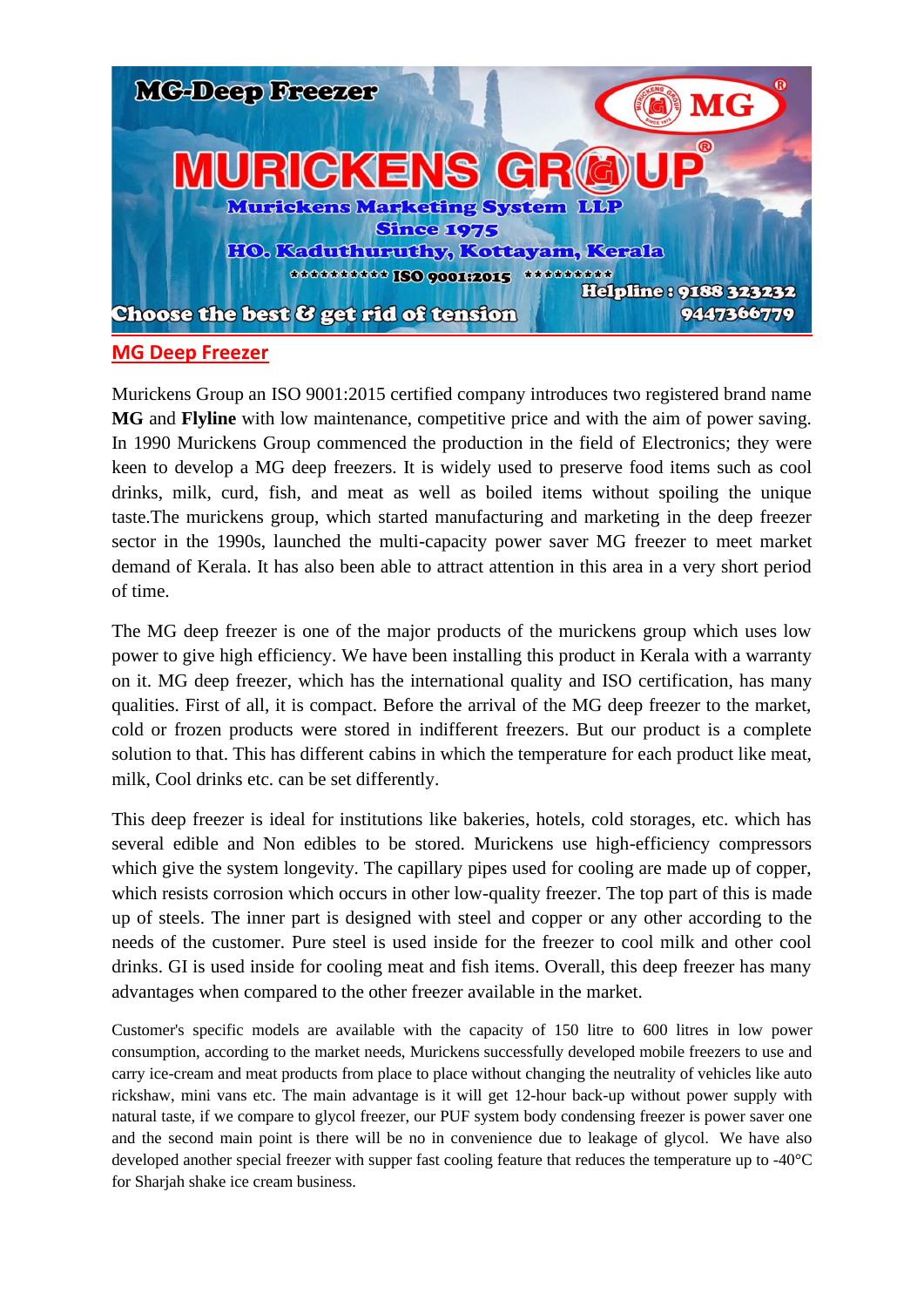

## **MG FREEZER FEATURES:**

► Low power consumption (1 to 2.5 units per day). ►The main advantage is choice of door for water/milk cooler or freezer in single freezer (3-in-one). ► Maintenance free system based on American technology. ►PUF System. ►Light weight. ►Fully automatic. ►Uniform cooling guaranteed by using copper capillaries. ►Fast freezing. ►Special design retains cooling for a longer period during power failures. ►Special design and technology ensures longer compressor life and uniform performance throughout the lifespan. ►Separate containers. ►Single, double, triple door or four doors. ►Galvanized steel sheet outer body. ►Top cover and door Pure steel. ►Special model can reach up to minus 40oC. ►Body condensing and no extra condenser unit/condenser cooling fan. ►Compact in size and attractive colour. ►Wheel mounted if needed. ►Power and cut off indicator. ►Adjustable thermostat (range -30 to -20) or digital meter.

►Provision for inner partition. ►Special model for Sharjah shake business.

| <b>MG FREEZER</b>                                 |                                 |                                 |                                 |                                              |                     |
|---------------------------------------------------|---------------------------------|---------------------------------|---------------------------------|----------------------------------------------|---------------------|
| Model                                             | 150 Litres                      | 200 Litres                      | 300 Litres                      | 400 Litres                                   | 500 Litres          |
| Input current                                     | 200v/240v                       | 200v/240v                       | 200v/240v                       | 200v/240v                                    | 200v/240v           |
| Compressor watts                                  | 159 w                           | 245 w                           | 245w                            | 325w                                         | 325w                |
| Steel top & Door                                  | Double                          | Double                          | Triple                          | Four Door                                    | Four Door           |
| Length                                            | 102cm                           | 116 <sub>cm</sub>               | 152cm                           | 185cm                                        | 190cm               |
| Width                                             | 56cm                            | 56cm                            | 56cm                            | 61 <sub>cm</sub>                             | 63.5cm              |
| Height                                            | 80cm                            | 80cm                            | 80cm                            | 80cm                                         | 80cm                |
| Gas                                               | R <sub>134</sub>                | R <sub>134</sub>                | R <sub>134</sub>                | 134                                          | 134                 |
| Power<br>Consumption<br><b>Standard Condition</b> | 1 to $1\frac{1}{4}$<br>unit/day | $1\frac{1}{4}$ to 2<br>unit/day | 2 to $2\frac{1}{2}$<br>unit/day | $2\frac{1}{2}$ to $3\frac{1}{2}$<br>unit/day | $3\frac{1}{2}$ to 4 |
| Stabilizer                                        | 500 va                          | 500 va                          | 1 kva                           | 1 kva                                        | 2 kva               |
| Cooling coil                                      |                                 | pure<br>copper                  |                                 |                                              |                     |

## **TECHNICAL FEATURES MG FREEZER:**

Above body dimensions will change in combined freezer.

 $\overline{\phantom{a}}$